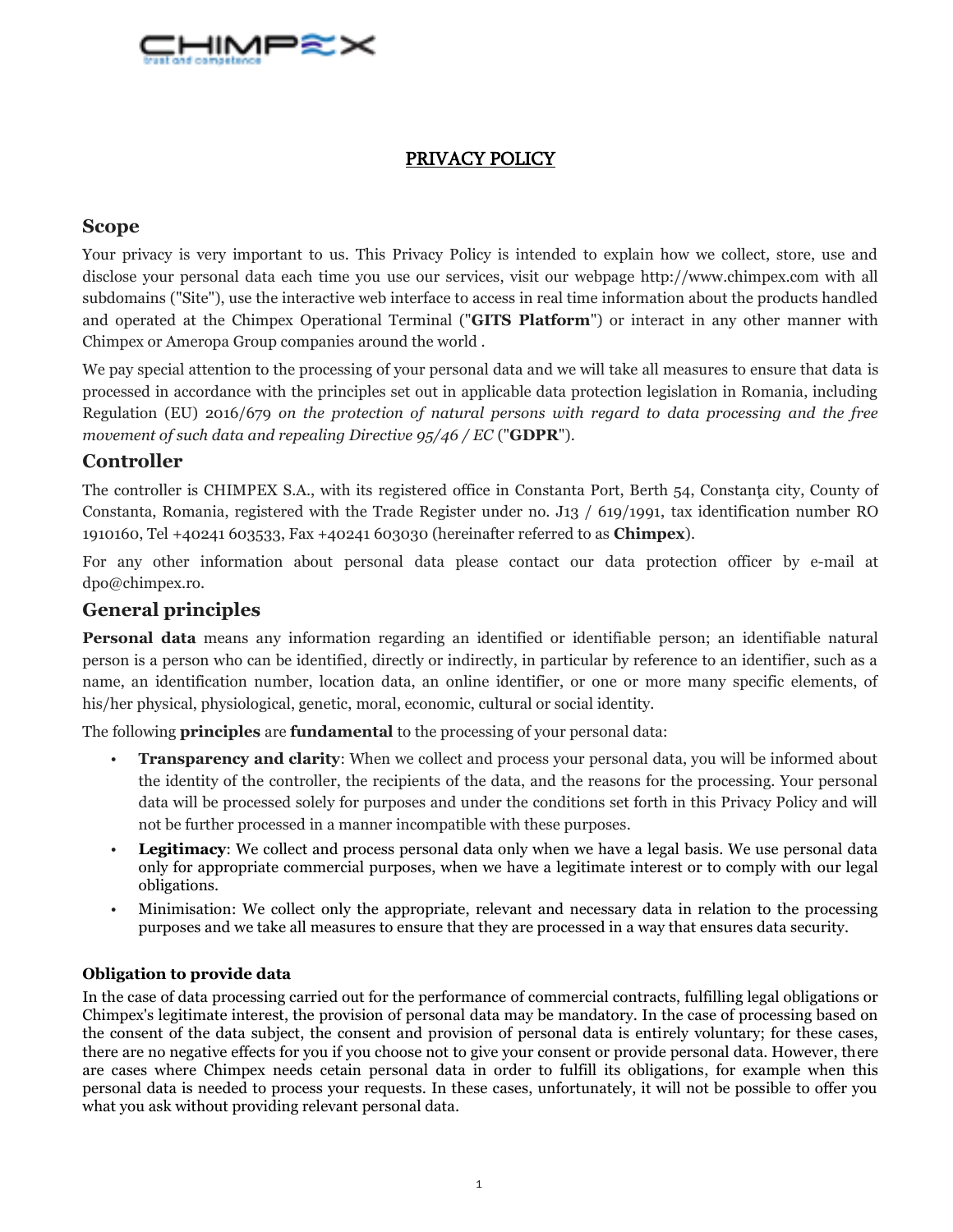

Please read the "**Specific terms and conditions concerning your personal data**" section below for details on the purposes of data processing and the legal grounds for such processing.

### **Use of automatic processing means**

In our activities, we usually do not use automated decision-making processes within the meaning of Article 22 of the GDPR. If we apply such processes in the future, we will inform the data subjects separately, in accordance with the applicable provisions.

## **Disclosure of data**

Our policy is not to disclose, share, sell or lease personal data to third parties in othe manner than that provided in this Privacy Policy.

It may be necessary to disclose personal data (including the granting of a right of access) to Chimpex partners (e.g. service providers, legal and financial consultants) with whom we have previously concluded appropriate contracts under the conditions set out EU and national legislation. We will only disclose data to third parties to the extent necessary to perform the processing for the purposes for which the data was originally collected and will impose appropriate confidentiality obligations.

Chimpex may disclose the data in order to comply with Chimpex's obligations under applicable legal regulations or to comply with an order from a court or other public authority, such as a warrant or summons. Chimpex may also disclose your personal data if we believe in good faith that such disclosure is necessary to prevent fraud, combat money laundering or terrorist financing operations, and to protect legitimate interests of Chimpex.

## **Data transfer outside the EU / EEA**

As a general rule, your data will not be transferred outside the European Union / European Economic Area (EEA). However, it may be necessary to transfer your personal data to other companies in the Ameropa Group within the EEA and Switzerland.

In the case of transfer, we protect and provide adequate protection for the transfer of your personal data to recipients in the respective countries by concluding data transfer agreements with data recipients in the form of standard contractual clauses approved by the European Commission.

## **Retention period**

Generally, personal data collected and used will be stored as long as we have a legitimate interest in retaining such data or for any longer period provided by law, a record-keeping regulation, or required by public authorities. In the case of lawsuits, we may retain your personal data until the proceedings are completed, including during the course of any appeal before the court.

Immediately after the expiration of the applicable retention period, the data shall be:

(a) deleted or destroyed safely; or

(b) transferred to an archive (unless prohibited by law or applicable record keeping regulation). In any case, your personal data will not be retained in a form that will allow you to identify yourself more than is necessary to fulfill the purposes for which it was collected or processed, or under the relevant legislation in force.

## **Security**

We have taken organizational and technical measures to ensure an adequate level of security against the risks arising from processing, in particular through unauthorized destruction, loss, modification, disclosure, acquiring or access, willful or accidental handling, third party access, erasure or modifying personal data. You will be notified of a breach of data security within a reasonable period of time after the discovery of the breach, unless the relevant authority determines that the notification would impede criminal investigation or jeopardize national security. In this case, the notification will be delayed according to the instructions of the authorized body. We will promptly respond to any requests related to data breach.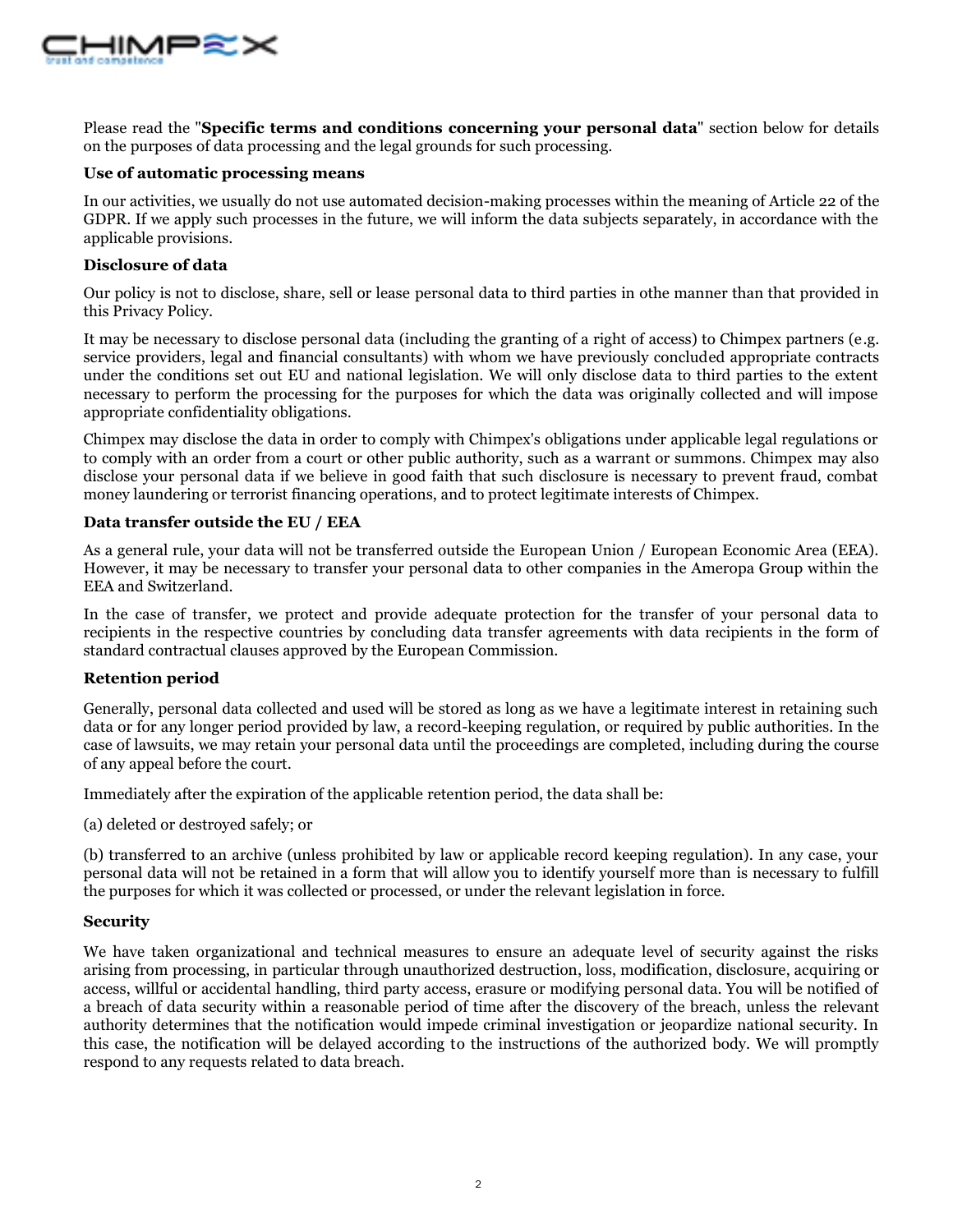

## **Rights of data subjects**

As a data subject, you enjoy a series of rights, detailed below.

- **Withdrawal**. If you were expressly requested to consent to a specific processing, you can withdraw your consent at any time.
- **Access**. You can request access to your personal data. If you send us such a request, we will give you all the information about the purposes of the processing, the categories of data processed, the categories of recipients, data retention period, your rights to rectify, delete or restrict the accessed data, if applicable. As long as such a option is technically available, we will give you the opportunity to access an interactive interface that can give you direct access to your personal data.
- **Portability**. You can get a copy of the personal data we have recorded in a compatible format and a structure that allows you to exercise your data portability right.
- **Restriction.** You may request a restriction in the following cases: for a period that allows us to verify the accuracy of your personal data if you object to it; if the processing is illegal and you prefer to restrict personal data, and not to delete them; if you want us to keep your personal data when you need this data to defend a right in court. If you objected to the processing, Chimpex will verify that there are legitimate processing interests that prevail over the rights you invoke, and we will notify you of the outcome of these verifications.
- **Rectification/erasure**. You may request the correction, modification, erasure of any information that is incomplete, expired or incorrect. You may request the deletion of your personal data in the following cases:
	- if your personal data is no longer required for the purpose of processing;
	- if you withdrew your consent to data processing in the case of consent-based processing;
	- if you objected to the processing of data and there are no overriding legitimate grounds for the processing;
	- if the data must be deleted to meet a legal obligation applicable to Chimpex.

We will take all necessary steps to inform Chimpex representatives involved in the data processing about this erasure.

- **Objection**. You may object to the processing of your personal data for reasons relating to your particular circumstances, within the limits and under the conditions laid down by law.
- **Lodging a complaint**. You also have the right to lodge a complaint with the National Supervisory Authority for Personal Data Processing (www.dataprotection.ro).

Please contact us immediately if you believe that your personal data was provided without consent, by written and dated request, accompanied by your identity proof, using the contact details in the Controller section of this Privacy Policy.

You may at any time exercise the above rights freely, or you may ask us any further questions about how we process your personal data by written and dated request, accompanied by proof of your identity, using the contact details in the Controller section of this Privacy Policy.

Requests for access, correction, restriction or deletion of processing must be made in writing and subject to legal restrictions in force. We will ensure that all appropriate measures are taken to resolve your request without delay and, in any case, within 30 (thirty) days of receipt of your application. Information will be provided by electronic means if possible, unless you requested in writing otherwise.

## **Modifications**

Occasionally, this Privacy Policy may be updated. Changes are displayed on our Site so that you have permanent access to the details of the data we collect, the manner and under what conditions are used. Any material or other change will take effect within 15 (fifteen) days of the date of publication on the Site.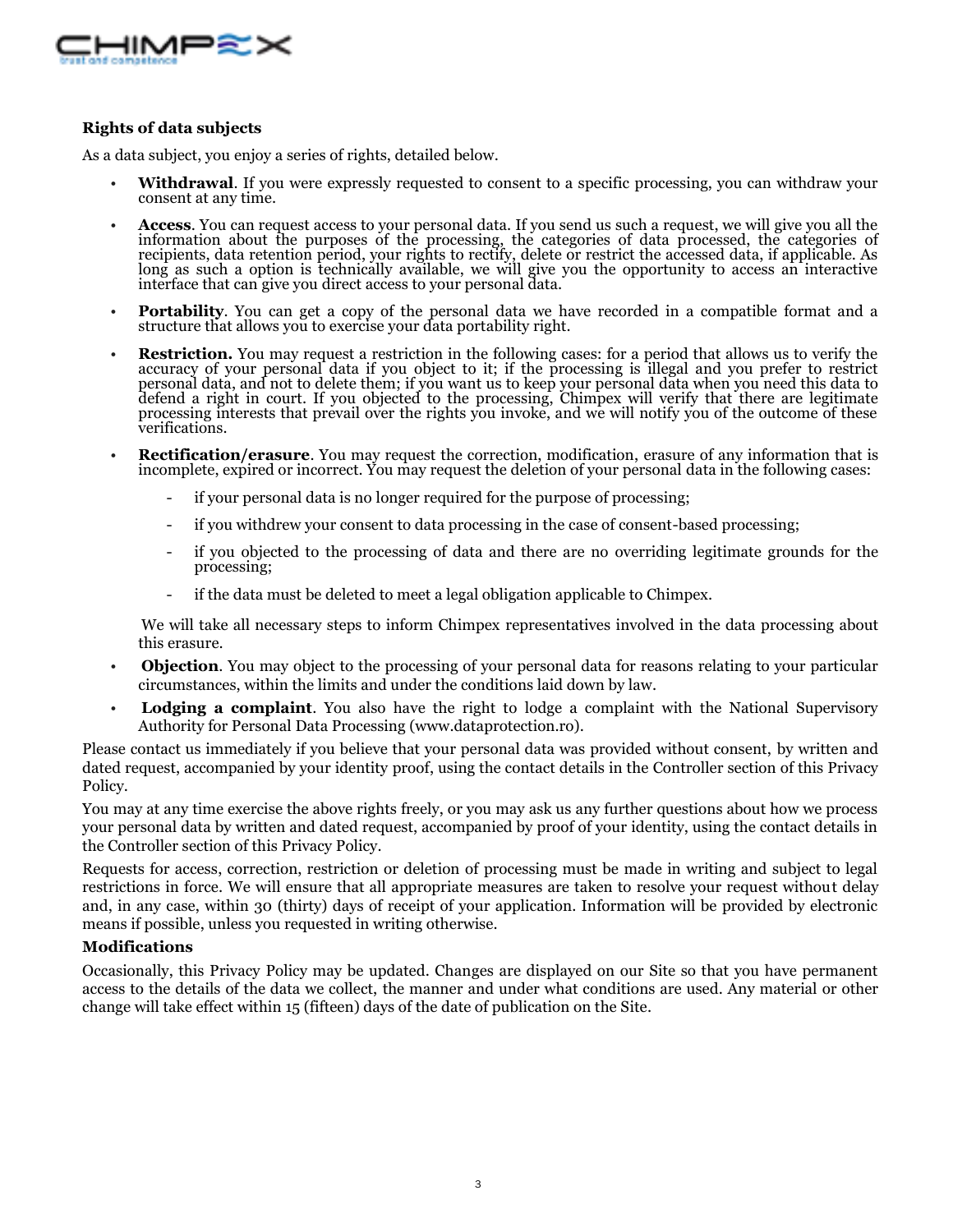

# **Specific conditions regarding the processing of your personal data**

This section describes how we obtain and use your data (the purpose of the processing), the legitimate interest in processing for these purposes, and the specific conditions of such processing. Please read the subsections of interest carefully so that the processing is as clear, transparent and secure as possible.

- 1. Information concerning data privacy for **Site guests**
- 2. Information concerning data privacy for **Applicants**
- 3. Information concerning data privacy for **Business Partners** (Clients / Suppliers / Partners)
- 4. Information concerning data privacy for **Access to the Chimpex Operational Terminal**
- 5. Information concerning data privacy for **Access to the Administrative Building**

## **Information concerning data privacy for Site guests**

By using www.chimpex.com together with all of its subdomains you give your acceptance and consent to the practices set forth in this Privacy Policy subsection as well as the Cookie Usage Policy, which is an integral part of it.

• **Processed data**

You can browse our Site without revealing personal data. However, if you would like to contact us to address any questions, comments or suggestions, you can do so by filling out the form in the **Contact**  section of the Site by providing a valid email address and a phone number.

We use cookie technology on our Site, but do not associate the use of cookies with personal identification information. For more information about using cookies, please go to the Cookie Usage Policy.

## • **Purpose of processing**

The information provided by completing the contact form will only be used for the purpose of analyzing your request and, if accepted by Chimpex, for taking all necessary measures to provide an answer or take appropriate action. Refusing to provide the requested information prevents the completion of the application registration process and makes communication between you and Chimpex impossible.

## • **Legitimate interest in processing personal data**

We process your personal data based on your consent, in accordance with the provisions of Article 6 (1) lit. a) of GDPR.

## • **Retention of personal data**

We will retain your data for a period of 3 years (the general limitation period according to Romanian law), in all cases where, according to your application, the data may be necessary for the establishment, exercise or defense of a right before the court, irrespective of whether it occurs during proceedings before a court or an administrative or extrajudicial procedure. Upon expiration of this period, your data will be erased.

## **Information concerning data privacy for Applicants**

If you want to be part of the Chimpex team, please read the information below about registering, storing and processing your personal data.

• **Processed data**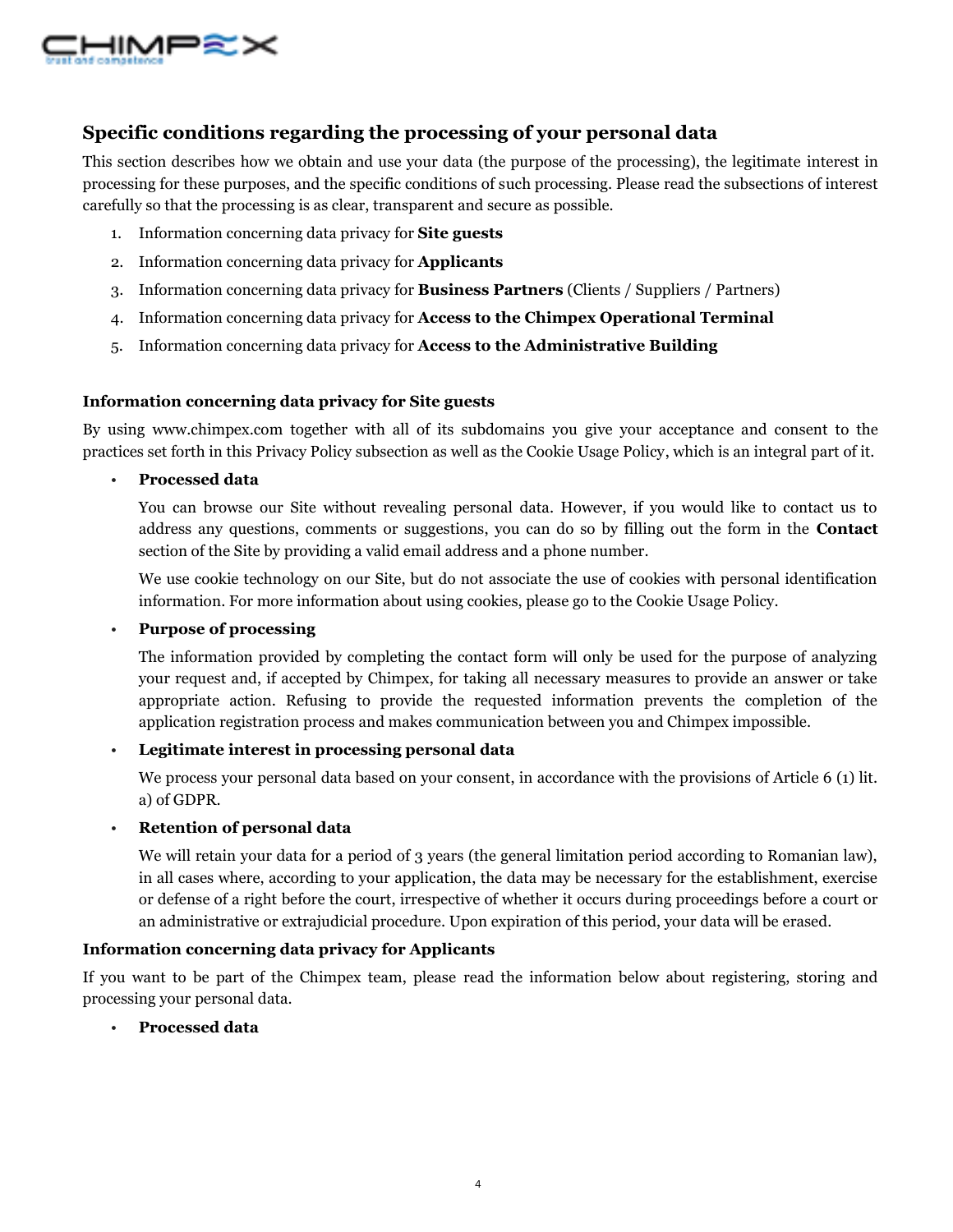

If you are interested in working at Chimpex SA, we will retain your contact details (name, surname, phone number, e-mail address, etc.) as well as the information provided in the CV (data on education and your professional experience).

You may apply for a job within our company:

- online by filling out the form in the "**Careers**" section of our Site;
- by e-mail at: career@chimpex.ro:
- personally, by filling out a standard form (a) at our offices at Constanta Port, Berth 54, Constanta city, County of Constanta, or (b) during any sessions of our company's presentation and promotion of events.

### • **Purpose of processing**

We will process such personal data (contact information, education and professional experience) exclusively for: recruiting staff, identifying possible collaboration opportunities, evaluating the qualifications of applicants for a job at Chimpex, organizing interviews, checking the knowledge required to be employed for certain jobs, and establishing the conditions of the employment offer.

#### • **Legitimate interest in processing personal data**

We process your personal data at your request to take any steps to conclude an individual employment contract (pursuant to Article 6 (1) (b) of the GDPR), for the legitimate interests of Chimpex, for the recruitment (according to Article 6 paragraph (1) letter f) of GDPR) or on the basis of your consent (according to Article 6 paragraph (1) letter a) of GDPR).

## • **Retention of personal data**

In order to be able to make any employment offers to you, we will keep the data for a period of 2 years. However, we reserve the right to contact you at intervals of up to 12 months to update your data. Upon expiration of this period, your data will be erased.

You may request that data be deleted at any time if you are no longer interested in a job at Chimpex by submitting a request to dpo@chimpex.ro.

## **Information concerning data privacy for Business Partners (Clients / Suppliers / Partners) and their representatives**

#### • **Processed data**

In the context of concluding and performing commercial contracts, Chimpex will process, as an independent controller, the personal data of representatives (legal or conventional), contact persons designated for that purpose, forwarded by the partner or otherwise collected by Chimpex . The data collected and processed in this regard relate to data normally included on business cards (name, surname, position, company, telephone number, e-mail address), including, where applicable, the information required to grant a right of access to Chimpex systems or equipment and, under certain circumstances, national identification numbers (personal identification number, ID series, passport or driving license number).

If you shall conclude or have concluded, as a client, supplier or partner, a contract, agreement, memorandum or any other agreement or partnership with Chimpex, please ensure that your personnel (legal or conventional , contact persons designated for the actual performance of the contracts or any other person acting for and on your behalf) is well informed about the to Chimpex privacy policy, according to the agreement you have entered into with us.

### • **Purpose of processing**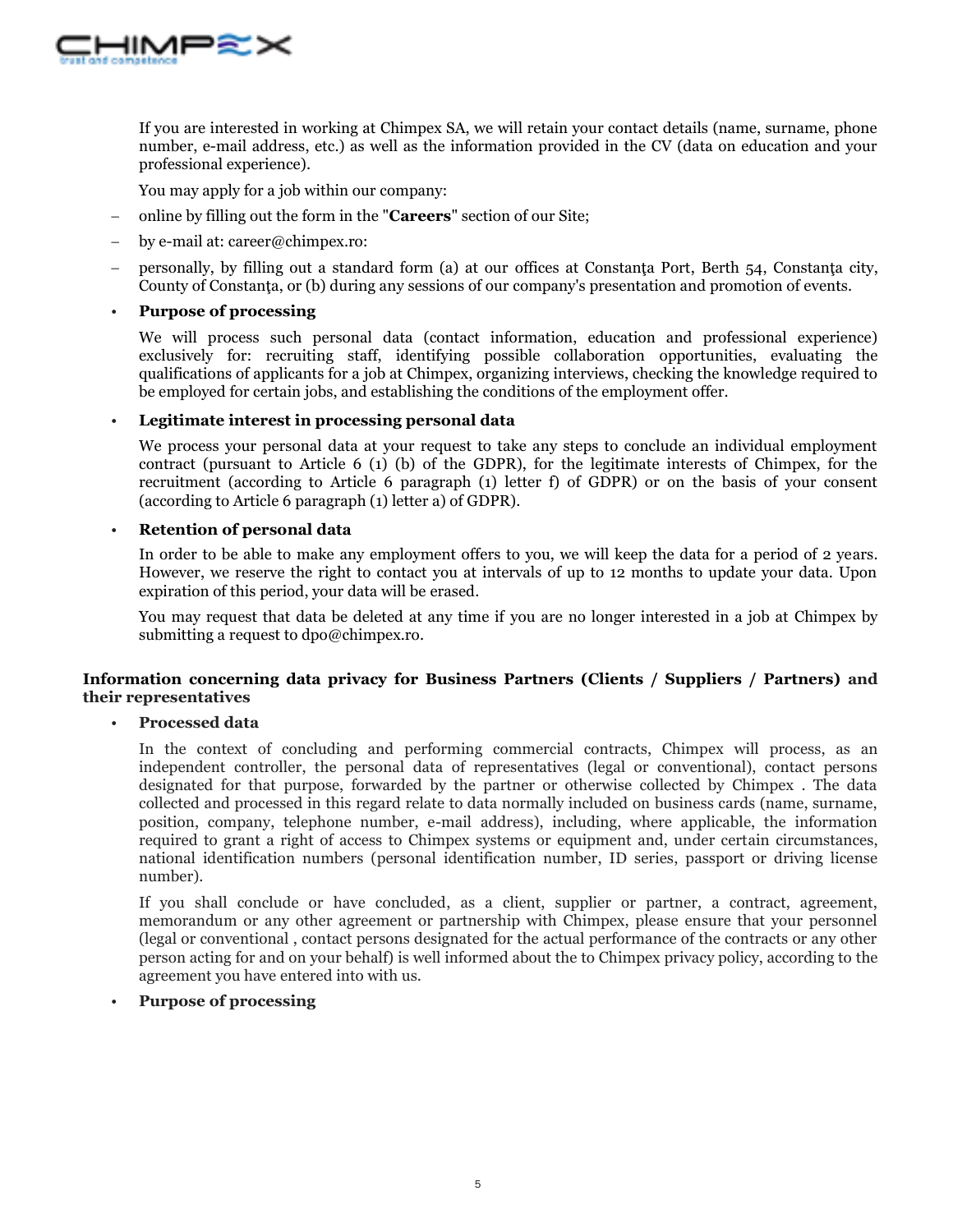

The above mentioned data are collected and processed for the purpose of the effective conclusion and performance of the contracts by Chimpex. We use the data of the representatives for communications concerning the performance of the contract and the performance of the obligations and to maintain the contractual relationship with the business partner they represent. Additionally, we may use this data to establish, exercise or defend a right before the courts, irrespective of whether it occurs during proceedings before a court or an administrative or extrajudicial procedure.

#### • **Legitimate interest in processing personal data**

We process the personal data of our natural person business partners for the conclusion and performance of the contracts concluded with them, according to art. Article 6 (1) b) of GDPR.

We process the data of representatives (legal or conventional), designated contact persons and persons authorized by legal business partners for the legitimate interests of Chimpex, in accordance with the provisions of Article 6 (1) lit. f) of GDPR. We may process some of your data in the context of providing information to relevant authorities on the basis of the applicable legal provisions or in order to comply with statutory obligations. In that case, the basis of the processing is the legal obligation under Article 6 (1) lit. c) of GDPR.

## • **Retention of personal data**

We will keep the data for the entire duration of the contractual relationship plus an additional period of 3 (three) years (the general limitation period under Romanian law for the purpose of establishing or defending against legal claims). In any case, the data is erased if the purposes for collection or processing have been achieved. If personal data is to be retained for compliance with a legal obligation (e.g., the obligation to prepare and maintain financial-accounting documents for a period of 10 years), such data shall be retained until the end of the relevant period.

## **Information concerning data privacy for Access to the Chimpex Operational Terminal Chimpex**

#### • **Processed data**

The Chimpex Operational Terminal ("**Terminal**") is a border zone and port facility subject to the Border Police Control regime, and access and movement within it are subject to restrictive conditions under the specific legislation. If you request access to the Terminal, we will collect from you the following personal data: name, surname, signature, ID serial number and driving license number (if applicable), as well as images taken captured by the video surveillance cameras installed to monitor the port facility.

## • **Purpose of processing**

Terminal access is only available at special access points. All persons entering the Terminal must hold and show to the personnel with control duties at the access point, before entering the Terminal, valid identification documents, photographs, valid documents required by the legislation on public road traffic including, but not limited to, the registration certificate, the periodical technical inspection, the RCA (insurance) and the driver's license (in the case of access to the Terminal with the means of road transport) and, where appropriate, a document proving the need of access. This document may be a power of atorney, a job order, a transport document, an agent's order for a ship berthed at the Terminal, boarding instructions, sign on permits or work orders (for persons requesting access to a ship ). As part of the measures to ensure the security of port facilities, the security personnel will, as appropriate, verify the vehicles used by those attempting to enter the Terminal in relation to a ship and perform search of persons, personal belongings, vehicles, and of their content.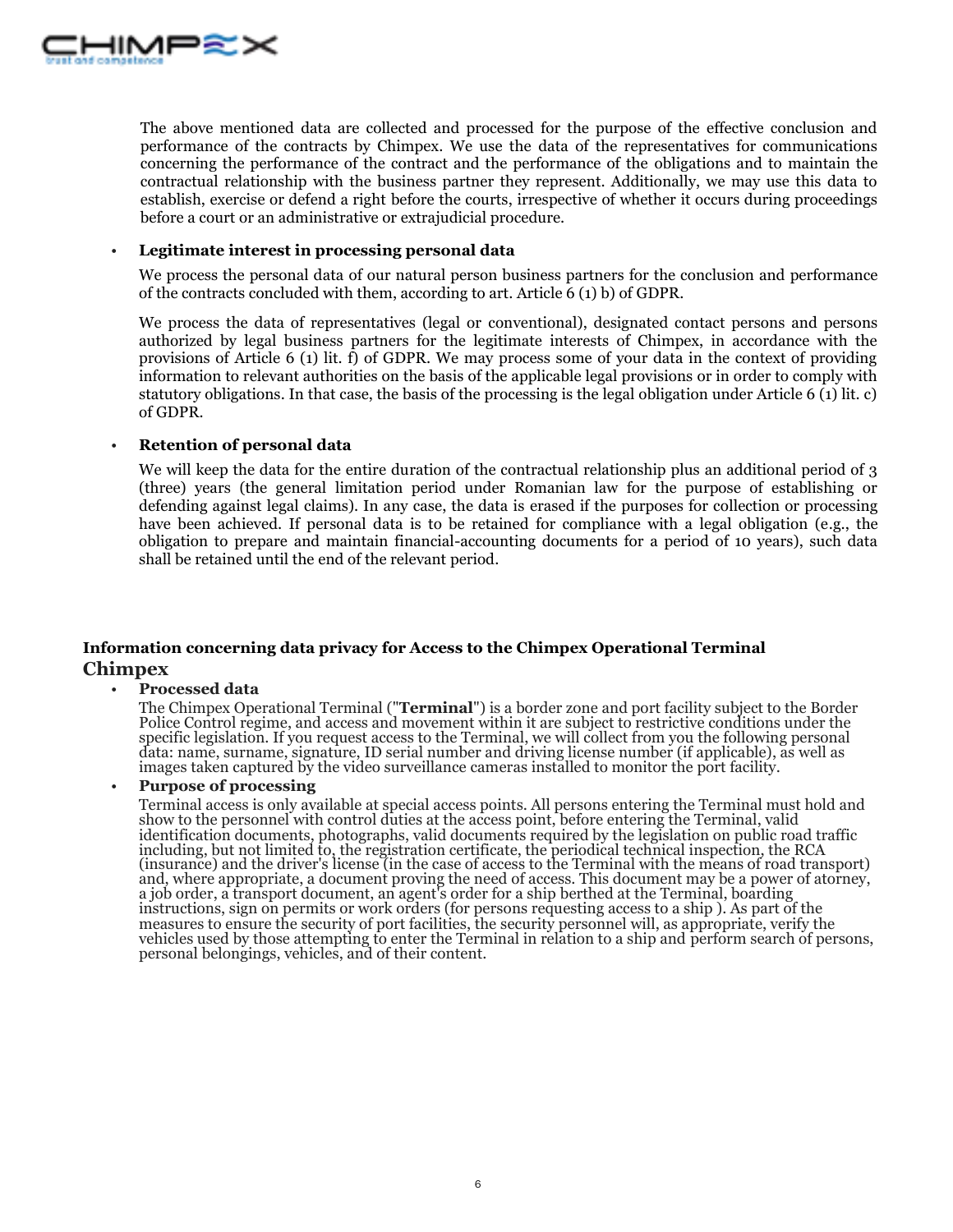

Upon entering the Terminal and while being at the Terminal, all drivers of vehicles transporting cargo, person who accompany the cargo and passengers must hold a valid identification document with a photograph and, if required, show them to the security staff or the representatives of administration, together with the vehicle documents.

Chimpex requests and verifies the above-mentioned documents as a port operator, as part of its tasks of adopting and applying security measures for port facilities against security incidents, drafting access records required by law to control access to port facilities, monitoring of port facilities (including through video surveillance systems installed at Terminal access points and premises), monitoring of restricted areas to ensure that only authorized persons have access for the purpose of supervising the handling of goods or overseeing the handling of ship's stores and to ensure compliance with the security measures and rules at the Terminal. We also process data to restrict access by those who previously violated security compliance obligations, rules of conduct, or refused to repair damage caused to the Terminal for a period of 12 months from the date of the incident.

Persons who refuse or are unable to prove their identity and / or confirm the purpose of their visit when required, will be denied access to the Terminal, and their attempt to access will be reported to national and local authorities and security staff, these acts being considered offenses (unless under criminal law they are criminal offenses).

## • **Legitimate interest in processing personal data**

We process personal data for the aforementioned purposes in order to fulfill Chimpex's legal obligations, according to art. Article 6 (1) c) from the GDPR and in accordance with the Port Regulation no. 31732 / 26.10.2012 of the Romanian maritime ports under the administration of the "Maritime Port Administration" S.A. National Company Constanta and the International Code for the Security of Ships and Port Facilities of 09.12.2002 accepted by Government Emergency Ordinance 80/2003 approved by Law 484/2003. If we process data to obtain compensation for damages caused to the Terminal or to restrict access to persons, this processing is carried out based on the Chimpex legitimate interest, according to Art. Article 6 (1) f) of GDPR.

#### • **Retention of personal data**

Generally, personal data collected and used will be stored as long as we have a legitimate interest in retaining these data, or for any longer period provided by law, a record-keeping regulation, or public authorities. Images captured by video surveillance systems will be stored for up to 30 days unless the images are needed to investigate security events (in which case the images will be stored for the duration of the investigations, and the application of the measures by the relevant authorities). Upon expiration of the storage period, the records will be destroyed or deleted, as appropriate, depending on the media on which they were stored.

#### **Information concerning data privacy for Access to the Administrative Building**

#### • **Processed data**

The access to the administrative building is through the specially arranged access points and is monitored. If you are a visitor at the Chimpex offices, we will ask you to provide us with the following personal data at the entrance to the premises: name, surname, signature, ID serial number. We will also process image data collected through our video surveillance system.

## **• Purpose of processing**

The aforementioned data are processed to ensure the safety and protection of people, property and valuables, buildings and facilities, as well as fences, in order to ascertain the breach of the security obligations and measures and the rules of conduct applicable in the Chimpex premises and the prevention and combating of crimes.